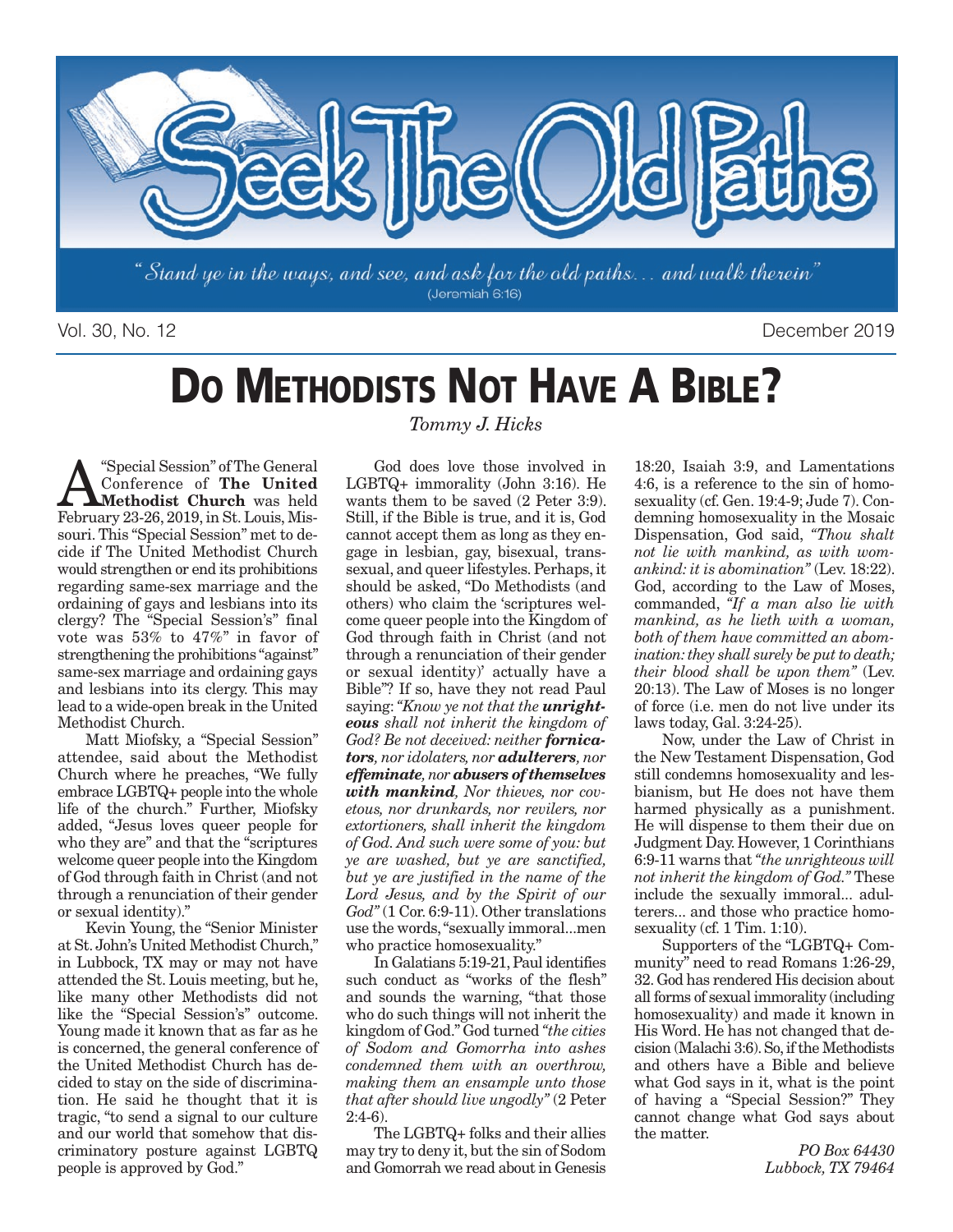

#### **BARRIERS TO UNITY**

There are many barriers to<br>unity. We must avoid them at<br>all cost. unity. We must avoid them at all cost.

**Not accepting the Scriptures as the divine Word of God is a barrier to unity.** The Bible is the all-inspired word of God. It has no equal. It is without flaw or error. It is consistent with itself. No other book or document can lead mankind to eternal life. *"All scripture is given by inspiration of God, and is profitable for doctrine, for reproof, for correction, for instruction in righteousness: That the man of God may be perfect, throughly furnished unto all good works"* (2 Tim. 3:16-17). *"...His divine power hath given unto us all things that pertain unto life and godliness, through the knowledge of him that hath called us to glory and virtue"* (2 Peter 1:3).

**Not knowing the Scriptures is a barrier to unity.** Since the Bible is the only acceptable standard on which unity is based, we cannot have unity without knowing what the Scriptures require. Even as a young boy of twelve, Jesus knew the Scriptures. *"And it came to pass, that after three days they found him in the temple, sitting in the midst of the doctors, both hearing them, and asking them questions. And all that heard him were astonished at his understanding and answers"* (Luke 2:46-47). We are told to *"Study to shew thyself approved unto God, a workman that needeth not to be ashamed, rightly dividing the word of truth"* (2 Tim. 2:15). Not knowing the Scriptures brings God's wrath upon us. *"My people are destroyed for lack of knowledge: because thou hast rejected knowledge, I will also reject thee, that thou shalt be no priest to me: seeing thou hast forgotten the law of thy God, I will also forget thy children"* (Hosea 4:6).

**Not respecting the Scriptures is a barrier to unity.** God demands respect to his word. We are forbidden to alter it in any way, either by adding to it or deleting from it. *"For I testify unto every man that heareth the words of the prophecy of this book, If any man shall add unto these things, God shall add unto him the plagues that are written in this book: And if any man shall take away from the words of the book of this prophecy, God shall take away his part out of the book of life, and out of the holy city, and [from] the things which are written in this book"* (Rev. 22:18-19). To respect the Scriptures is to recognize their authority. *"And whatsoever ye do in word or deed, do all in the name of the Lord Jesus, giving thanks to God and the Father by him"* (Col. 3:17). To do something in "the name of the Lord" means to do as the Lord has authorized. We must have Bible authority for all we say and do. To act without authority is to act apart from the Scriptures which ignores the Lord's commands.

**Not obeying the Scriptures is a barrier to unity.** God will only save those who obey Him. *"Not every one that saith unto me, Lord, Lord, shall enter into the kingdom of heaven; but he that doeth the will of my Father which is in heaven"* (Matt. 7:21). Jesus is *"...the author of eternal salvation unto all them that obey him"* (Heb. 5:8-9). He said, *"And why call ye me, Lord, Lord, and do not the things which I say"* (Luke 6:46)? *"Then said Jesus to those Jews which believed on him, If ye continue in my word, then are ye my disciples indeed; And ye shall know the truth, and the truth shall make you free"* (John 8:31-32).

**Not demanding that others follow the Scriptures is a barrier to unity.** It's not enough for some to obey the Scriptures while others do not. Everyone must obey the Lord's Word. The Bible *"...is the power of God unto salvation to every one that believeth; to the Jew first, and also to the Greek"* (Rom. 1:16). Those who "believe" are those who obey. Jesus said, *"If ye love me, ye will keep my commandments"* (John 14:15). *"Ye are my friends, if ye do whatsoever I com-*

*mand you. Henceforth I call you not servants; for the servant knoweth not what his lord doeth: but I have called you friends; for all things that I have heard of my Father I have made known unto you"* (John 15:14-15).

**Accepting standards God did not authorize is a barrier to unity.** Many accept what men say and count it equal or even above what God says. Laws and doctrines are accepted by councils, synods, conferences, catechisms, creeds, and manuals. The Book of Mormon, Pearl of Great Price, Doctrine and Covenants and Science and Key to the Scriptures are but a few standards accepted by many. All will perish with the using for they are not the Word of God. There is but one holy divine Word — the Bible. Jesus said *"This people draweth nigh unto me with their mouth, and honoureth me with their lips; but their heart is far from me. But in vain they do worship me, teaching for doctrines the commandments of men"* (Matt. 15:8-9).

**Making laws God did not make and binding them upon others is a barrier to unity.** This is taking upon one's self the liberty to speak in place of God. This is binding where God has loosed. Jesus revealed to the apostles that God alone had the right to "bind" and "loose." *"And I will give unto thee the keys of the kingdom of heaven: and whatsoever thou shalt bind on earth shall be bound in heaven: and whatsoever thou shalt loose on earth shall be loosed in heaven"* (Matt. 16:19). The pont of this verse is the fact that the apostles would only bind and loose what God had bound and loosed in heaven. They did not have power to make laws for God. That would be going beyond the inspired Word and brings condemnation. *"If any man shall add unto these things, God shall add unto him the plagues that are written in this book"* (Rev. 22:18). *"Add thou not unto his words, lest he reprove thee, and thou be found a liar"* (Prov. 30:6).

**Ignoring the laws of God is a barrier to unity**. When one ignores or refuses to obey the Scriptures, he is not respecting what God said. He takes liberties with the Scriptures and says God does not mean what He says. This is "loosing" what God has "bound." We must not go beyond that which is written. *"And these things, brethren, I have in a figure transferred to myself and to Apollos for your sakes;*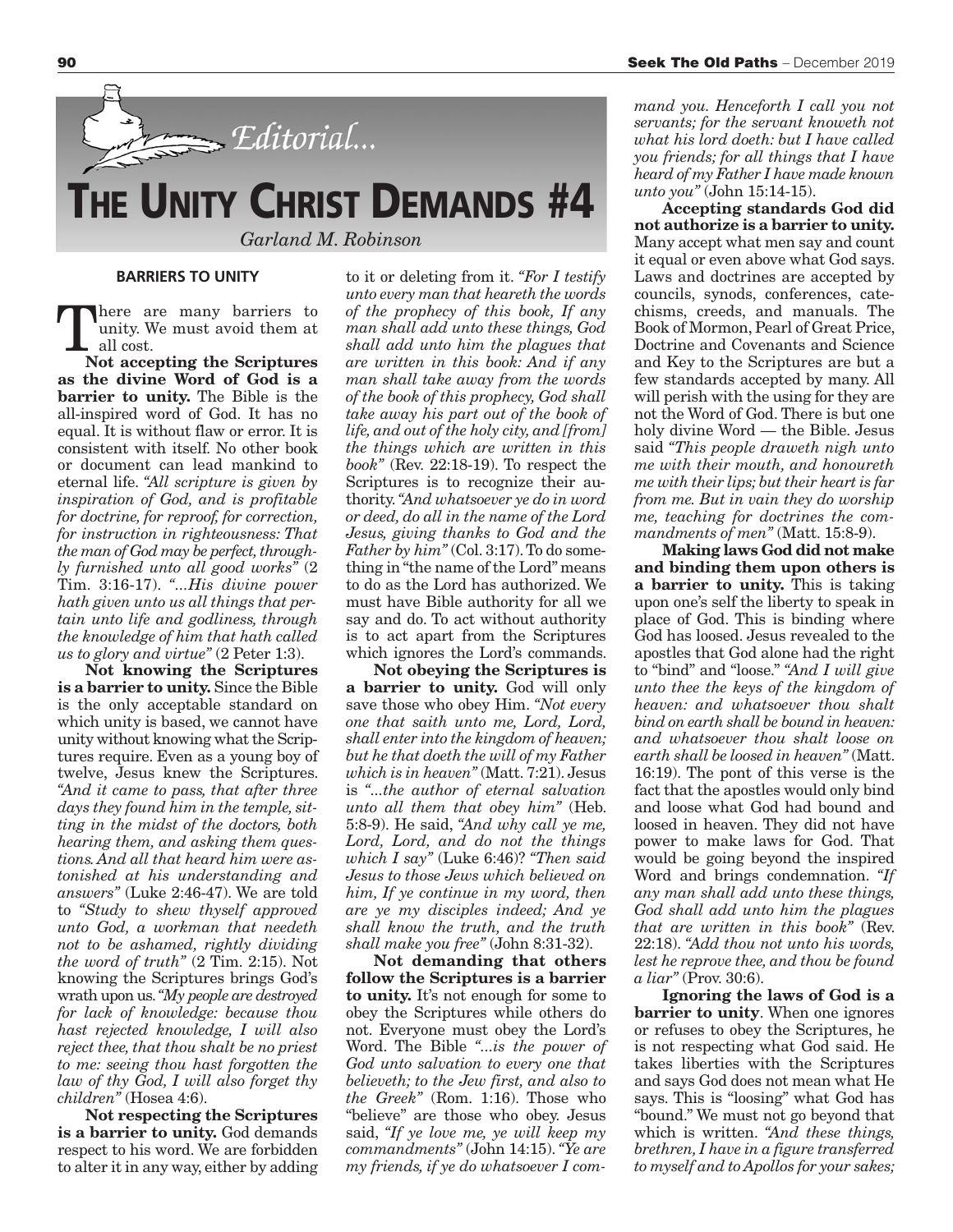*that ye might learn in us not to think of men above that which is written, that no one of you be puffed up for one against another"* (1 Cor. 4:6). Man has no right to ignore God's word.

Conclusion: Unity does not come about by accident. It is a deliberate action upon the part of every member of the Lord's church. It requires a lot of work. The words of Ephesians 4:1- 6 tell us what to do and gives us the standard upon which to stand. By the inspiration of the Holy Spirit Paul wrote: *"I therefore, the prisoner of the Lord, beseech you that ye walk worthy of the vocation wherewith ye are called, With all lowliness and meekness, with longsuffering, forbearing one*

*another in love; Endeavouring to keep the unity of the Spirit in the bond of peace. There is one body, and one Spirit, even as ye are called in one hope of your calling; One Lord, one faith, one baptism, One God and Father of all, who is above all, and through all, and in you all."*

## **WHAT IN THE WORLD WAS PROMISED TO ABRAHAM?**

#### *Bill Boyd*

### *It was not the property of the world that was promised to Abraham. His seed received all the earthly property they were promised. Abraham desired "a better country, that is, an heavenly" country.*

Some renewed earth advocates<br>suggest there is support for their<br>doctrines where Paul wrote, "For<br>the promise that he should be heir of suggest there is support for their doctrines where Paul wrote, *"For the promise, that he should be heir of the world, was not to Abraham, or his seed, through the law, but through the righteousness of faith"* (Rom. 4:13). To them, *"heir of the world,"* means, *"heir of a renewed earth."* This is one of the dots they connect to draw their idea from the Scriptures. To get this dot, they lift a phrase from its context and read their supposition into the text. They have thee big problems.

First problem: **they cannot find the promise.** God made promises to Abraham, but God never promised Abraham a renewed earth. God did promise land for Abraham's seed (Gen. 12:7): *"northward, and southward, and eastward, and westward: for all the land which thou seest, to thee will I give it, and to thy seed forever"* (Gen. 13:14); *"the length of it and the breadth of it"* (Gen. 13:17); *"from the river of Egypt unto the great river, the river Euphrates"* (Gen. 15:18); *"all the land of Canaan"* (Gen. 17:8). God delivered on these promises. *"The LORD gave unto Israel all the land which he sware to give unto their fathers; and they posessed it, and dwelt therein"* (Josh. 21:43). *"There failed not ought of any good thing which the LORD had spoken unto the house of Israel; all came to pass"* (Josh. 21:45). *"Not one good thing hath failed of all the good things which the LORD your God spake concerning*

*you; all are come to pass unto you, and not one thing hath failed thereof"* (Josh. 23:14).

The seed of Abraham received all the land they were promised, but they did not receive all the property on the earth, therefore they were not promised all the property on the earth. A renewed earth advocate recently recognized this problem. He said that Paul was *"expanding"* the promise, but Paul did not say he was expanding the promise. Paul was explaining, not expanding. If Paul was expanding the land promise to include a renewed earth then a renewed earth was not promised to Abraham. If it had been given to Abraham, then Paul would not have had to expand it. That is enough to show that the promise made to Abraham and his seed (that they should be *"heir of the world"*) was not the promise of a renewed eternal earth.

Second problem: **a renewed earth is not in the context.** The promise made to Abraham that applied to the world was not a promise for the property of the world, but for the people of the world. *"In thee shall all the families of the earth be blessed"* (Gen. 12:3). *"I will make thy seed as the dust of the earth: so that if a man can number the dust of the earth, then shall thy seed also be numbered"* (Gen. 13:16). *"Look now toward heaven and tell the stars, if thou be able to number them: and he said unto him, So shall thy seed be"* (Gen. 15:5). It was in this

context that Abraham asked, *"Whereby shall I know that I shall inherit it"* (Gen. 15:8)? The use of the word *"inherit"* in Genesis 15:8 related directly to the use of the word *"heir"* in Romans 4:13. In this context, Abraham was not asking about being heir to the land, or to the property, but the people. Further, God said, *"Thou shalt be a father of many nations"* (Gen. 17:4), and *"In thy seed shall all the nations of the earth be blessed"* (Gen. 22:18). This is the promise Paul referenced in Romans 4 when he said, *"(As it is written, I have made thee a father of many nations)... who against hope believed in hope, that he might become the father of many nations, according to that which was spoken, So shall thy seed be"* (Rom. 4:17-18). Paul was referencing both Genesis 17:4 (*"father of many nations"*) and Genesis 15:5 (*"so shall thy seed be"*). Paul's point is that the promised blessing comes, not upon the circumcision only, but upon the uncircumcision also (Rom. 4:9). *"That he might be the father of all them that believe, though they be not circumcised... and the father of circumcision to them who are not of the circumcision only, but who also walk in the steps of that faith of our father Abraham"* (Rom. 4:12). Abraham would be heir of the people of the world, not of the property of the world, and the people would become his because of their faith, not because of their flesh.

Paul taught the same thing in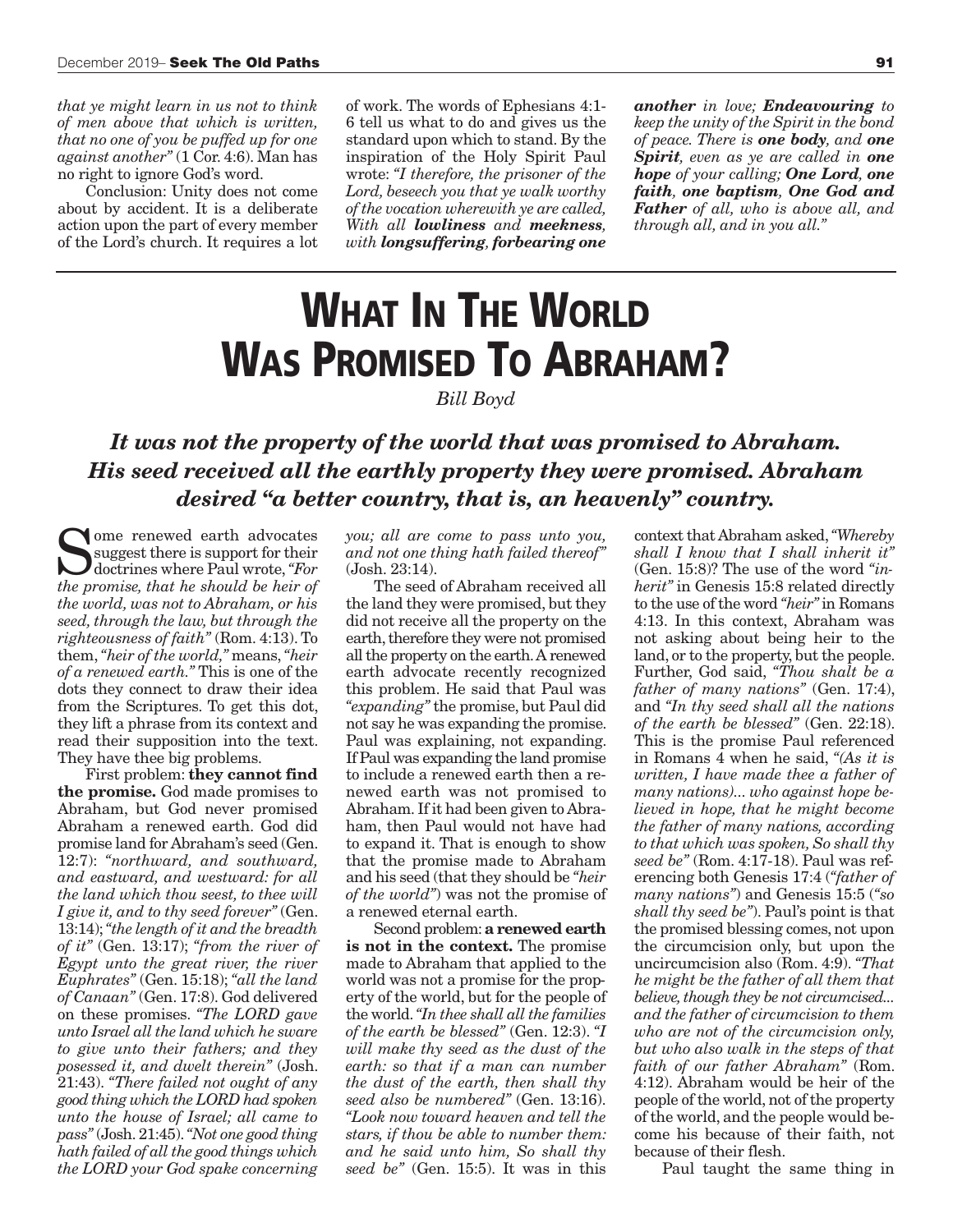and about Galatia. When Paul first preached in Antioch of Pisidia he said, *"We declare unto you the glad tidings, how that the promise which was made unto the fathers, God hath fulfilled the same unto us their children, in that he hath raised him from the dead... And by him all that believe are justified from all things, from which ye could not be justified by the law of Moses"* (Acts 13:39). When the Gentiles understood that this salvation was for them, *"they were glad, and glorified the word of the Lord"* (Acts 13:48). They rejoiced over the salvation of their souls, not the salvation of their property. Paul followed with a letter to the Galatians, saying, *"Know ye therefore that they which are of faith, the same are the children of Abraham. And the scripture, foreseeing that God would justify the heathen through faith, preached before the gospel unto Abraham, saying, In thee shall all the nations be blessed. So then they which be of faith are blessed with faithful Abraham"* (Gal. 3:7-9). *"And if ye be Christ's, then are ye Abraham's seed, and heirs according to the promise"* (Gal. 3:29). Paul did not say anything to the Galatians about saving, redeeming, or renewing their property.

Third problem: **Abraham wanted to go to heaven.** God had told Abraham that he was a stranger in the promised land, *"I will give unto thee, and to thy seed after thee, the land*

*wherein thou art a stranger"* (Gen. 17:8). In the New Testament we read that Abraham *"...sojourned in the land of promise, as in a strange country... for he looked for a city which hath foundations, whose builder and maker is God"* (Heb. 11:9-10). When the body of a loved one is lowered into the grave, our hearts ache, and our affections turn from the passing vanities of earthly things to eternal blessedness — heavenly things. We walk away from their buried dust feeling like strangers in the land. The pleasures of earth loose their charm and our desire to follow those we have loved to a better place grows fonder. David comforted himself upon the death of his infant son, saying, *"I shall go to him, but he shall not return to me"* (2 Samuel 12:23). My father-in-law spoke these words of David to comfort in David's words after the death of his little girl in St. Jude Hospital. So also, after Sarah died, Abraham remembered the words of the Lord from Genesis 17:8 and confessed to the sons of Heth, *"I am a stranger, and a sojourner with you"* (Gen. 23:4). The Holy Spirit who searches the deep things of the heart revealed to us more fully the mind of Abraham on this occasion, saying, *"They that say such things declare plainly that they seek a country. And truly, if they had been mindful of the country from whence they came out, they might have had opportunity*

*to return. But now they desire a better country, that is, an heavenly: wherein God is not ashamed to be called their God: for he hath prepared for them a city"* (Heb. 11:13-16). Note the words, *"an heavenly."* Look it up in the Greek text. It is not the common word for *"heavenly,"* but *"epi-heavenly."* After Abraham left his Sarah in the tomb, he was looking for a country *"above the heavens,"* a place that is better than the earth.

In context, it was promised to Abraham that he would be *"heir of the world"* (Rom. 4:13) when it was promised, *"Thou shalt be a father of many nations"* (Gen. 17:4; Rom. 4:17), and *"So shall thy seed be"* (Gen. 15:5; Rom. 4:18). It was in this context that Abraham asked, *"Whereby shall I know that I shall inherit it"* (Gen. 15:8)? It was not the property of the world that was promised to him, but the people of the world, *"...that he might be the father of all that believe... who also walk in the steps of that faith of our father Abraham"* (Rom. 4:11-12). His seed received all the earthly property they were promised (Joshua 24:14), but Abraham desired *"a better country, that is, an heavenly"* (Heb. 11:16). We do too.

> *wmhboyd@aol.com 647 Finger Bluff Road Morrison, TN 37357*

to the 16th century during the early days of the *Reformation*<br>Movement in Switzerland John Calvin to the 16th century during the *Movement* in Switzerland. **John Calvin**, a theologian, became a part of the growing wave of *Protestantism.* He, like **Martin Luther** in Germany, was troubled over the corruption he found in Catholic doctrine and practice.

One thing Calvin found especially disturbing was the emphasis on works in order to reach heaven. In contrast, he began emphasizing the grace of God. To him it was the **grace of God versus the works of man**. In his zealous opposition to Catholicism, it never occurred to him that the scriptures taught a happy medium — a **combination of grace and works**. So, in the formation

## **CALVINISM**

*Jon Gary Williams*

of his position against the extreme works of Catholicism, he created another extreme teaching — **extreme grace**.

Calvin's views focused on the nature of man's redemption. He taught that all men are born inheritors of Adam's sin (a carryover from Catholic belief) and that man plays no part in his redemption and that the atonement for sin is limited to the elect. He felt there was nothing for man to do to be saved, that man's salvation was solely in the hands of God.

In the mid to late 1500s Calvin's views became the standard among reformation efforts throughout Europe. Hence, the term "Calvinism" came to be the identifying label of reformation theology and continues to this day; practically the entire denominational world adheres in some way to Calvinism. Calvin's efforts eventually led to the formation of the Presbyterian Church.

Actually, there are five parts to the Calvinistic doctrine, hence, it is often addressed as, "The Five Points of Calvinism." Unraveling this five-point system can become complicated but it can best be understood by remembering the acrostic "**TULIP**," which designates the titles of the five parts. They are:

**T**otal Inherited Depravity, **U**nconditional Special Election, **L**imited Atonement, **I**rresistible Grace, and **P**erseverance of the saints. But what, exactly, are these five points and what do they mean?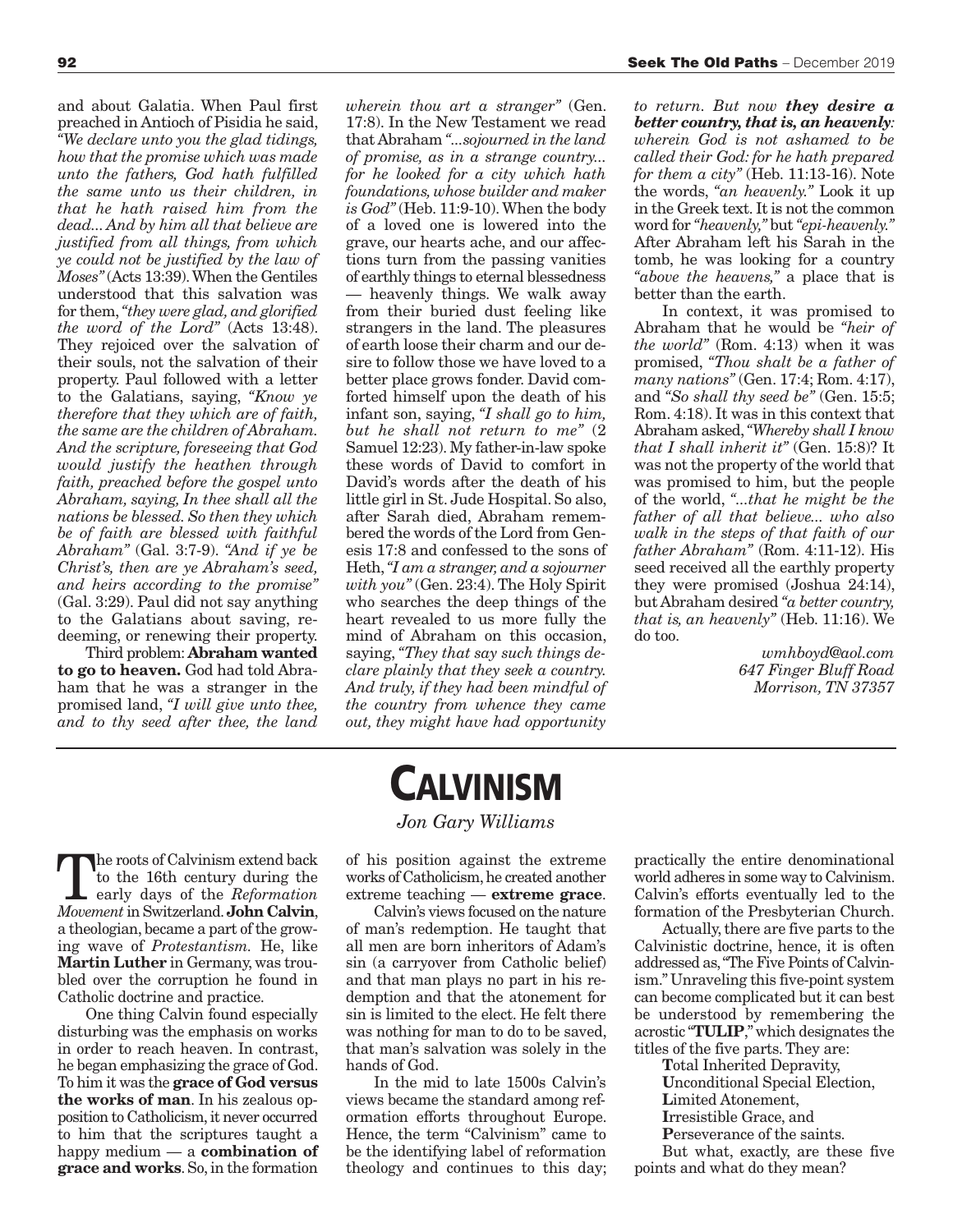#### **CALVINISM EXPLAINED**

#### **1. Total Inherited Depravity**

This is the teaching that all men are born guilty of Adam's sin and is sometimes referred to as the doctrine of "Original sin" or "Adamic sin." It is the belief that man enters the world totally depraved with an inherited sinful nature which is passed on from one generation to the next. It teaches that man is incapable of doing any good and his condition is so sinful he can do nothing to correct it. However, if man is born in such a sinful state and if he can do nothing to aid himself, how then is he to be saved? This leads to the second point.

#### **2. Unconditional Special Election**

Calvin taught that since man is totally depraved it is impossible for him to choose to serve God. Therefore, it is God alone who determines who will be saved. He believed that God, through his grace, elects those who will be saved even before their birth. This means that man's salvation is entirely unconditional, hence, "unconditional special election" or sometimes merely "unconditional election." This doctrine is also known as "predestination." Since Calvin taught that God's grace predetermined those who would be saved, this meant also that the atonement for sin would only apply to them. This leads to the third point of Calvinism.

#### **3. Limited Atonement.**

Since the only atonement for man's salvation is the blood of Christ, and since Calvin taught that only whom God has selected can be saved, this means the atoning blood of Jesus is limited to those who have been selected. Hence, all outside that group are excluded from redemption. But if salvation through the atoning blood on the elect has been predetermined, is it possible for them to refuse redemption? This leads to point four of Calvinism.

#### **4. Irresistible Grace.**

Calvin taught that redemption through God's grace is so certain, it is impossible for the elect to resist it. He believed that God accomplishes his redemptive work of grace through a direct, supernatural operation of the Holy Spirit on the heart. Hence, the elect have no choice in the matter. If, however, the elect cannot resist God's redemptive grace, does this mean they can never be lost? This is answered in the last point of Calvinism.

#### **5. Perseverance of the Saints.**

Since Calvin believed salvation is entirely in the hands of God and that the elect could not resist his grace, he was forced to further teach that the elect cannot lose their redemption. This was the logical conclusion to his overall salvation theology. Hence, the elect will persevere to the end. This view is sometimes called the "impossibility of apostasy" or "once saved, always saved" doctrine.

#### **CALVINISM IN THE LIGHT OF SCRIPTURES**

#### **1. Total Inherited Depravity.**

Sin is not inherited. Man is guilty only of his own sins (Ezek. 18:20; Rom. 3:23; 14:12). Man will be judged for his own evil works (Matt. 16:27; Eccl. 12:14; 1 Peter 1:17). Little children are not sinners (Matt. 18:3-4; Luke 18:16). They have no knowledge of good and evil (Deut. 1:39). Death, not sin, is passed to all mankind (Rom. 5:12).

**2. Unconditional Special Election.**

God is not a respecter of persons (Acts 10:34; Rom. 2:11; Eph. 6:9). There is something for man to do (Mark 16:16; Acts 2:38; 22:16; Heb. 5:9; 2 Thess. 1:7-8).

#### **3. Limited Atonement.**

The atoning blood of Christ is for all (1 Tim. 2:5-6; Heb. 2:9; 1 John 2:2). Salvation is for all men (Acts 2:21; 10:35; 17:30; Rom. 10:13; 2 Peter 3:9; 1 Tim. 2:3-4; John 3:16; Rev. 22:17).

#### **4. Irresistible Grace.**

This takes away man's free will (freedom of choice). He becomes nothing more than a robot. Man is free to choose or not choose God (Josh. 24:15; Matt. 11:28,29). Man can choose to resist the holy Spirit (cf. 1 Thess. 5:19). The Holy Spirit inspired the prophets to bring God's message. The Jews rejected this message and Stephen said that in doing so they were resisting the Holy Spirit (Acts 7:51).

#### **5. Perseverance of the Saints.**

Christians can depart from God (Heb. 3:12).

Christians can fall from grace (Gal. 5:4; 1 Cor. 10:12; 2 Peter 1:10; 3:17; Jude 24).

Christians can deny the faith and become worse than the lost (1 Tim. 5:8).

Christians can turn away from the faith (1 Tim. 1:19).

Christians can perish (1 Cor. 8:11). Christians can be spewed out by Christ (Rev. 3:16).

Christians can err from God and be in danger of spiritual death (James 5:19-20).

Christians can be servants of sin which leads to spiritual death (Rom. 6:16).

Christians can sow to the flesh and lose eternal life (Gal. 6:7-8).

Christians can wither away or be choked (Matt. 13:5-7).

Christians will stand in judgment along with the world (2 Cor. 5:10; 1 Peter 4:17).

Even the apostle Paul said that he could be a castaway (rejected) (1 Cor. 9:27).

#### **Summary**

Calvinism is a drastically false set of teachings. From beginning to end it abounds with beliefs contrary to the Scriptures. Once the first step is accepted, all the other steps, of necessity, fall into place.

*jongaryw@aol.com*

## **CONTRIBUTIONS**

| Clark Dyer (in memory of my wife           |  |
|--------------------------------------------|--|
| Lori Dyer and her aunt                     |  |
| Sharon Higginson) \$50                     |  |
| Kyle & Elizabeth Chambers\$25              |  |
|                                            |  |
| Ernest E. Armstrong\$200                   |  |
|                                            |  |
| Northcutts Cove C/C, Rock Island, TN  \$50 |  |
|                                            |  |
|                                            |  |
| Neelys Bend C/C, Madison, TN \$125         |  |
|                                            |  |
|                                            |  |
|                                            |  |
| C/C Webberville, MI \$200                  |  |
| Smyrna C/C, Culleoka, TN \$200             |  |
|                                            |  |
| Arlington C/C, McMinnville, TN \$50        |  |
| Sidney & Cath Holt\$100                    |  |
|                                            |  |
|                                            |  |
|                                            |  |
|                                            |  |
|                                            |  |
|                                            |  |
| Beginning Balance\$2,913.89                |  |
| Contributions\$2,705.00                    |  |
| Debits                                     |  |
|                                            |  |
|                                            |  |
|                                            |  |
| Ending Balance \$2,840.87                  |  |
|                                            |  |

[NOTE: The ending balance above does not include the postage for December. After this mailing there's only about \$1,050 left in the account. If you can help, it would be greatly appreciated. We have begun our 31st year of publication. What a blessing! Thank you so much for your interest in the Lord's work.]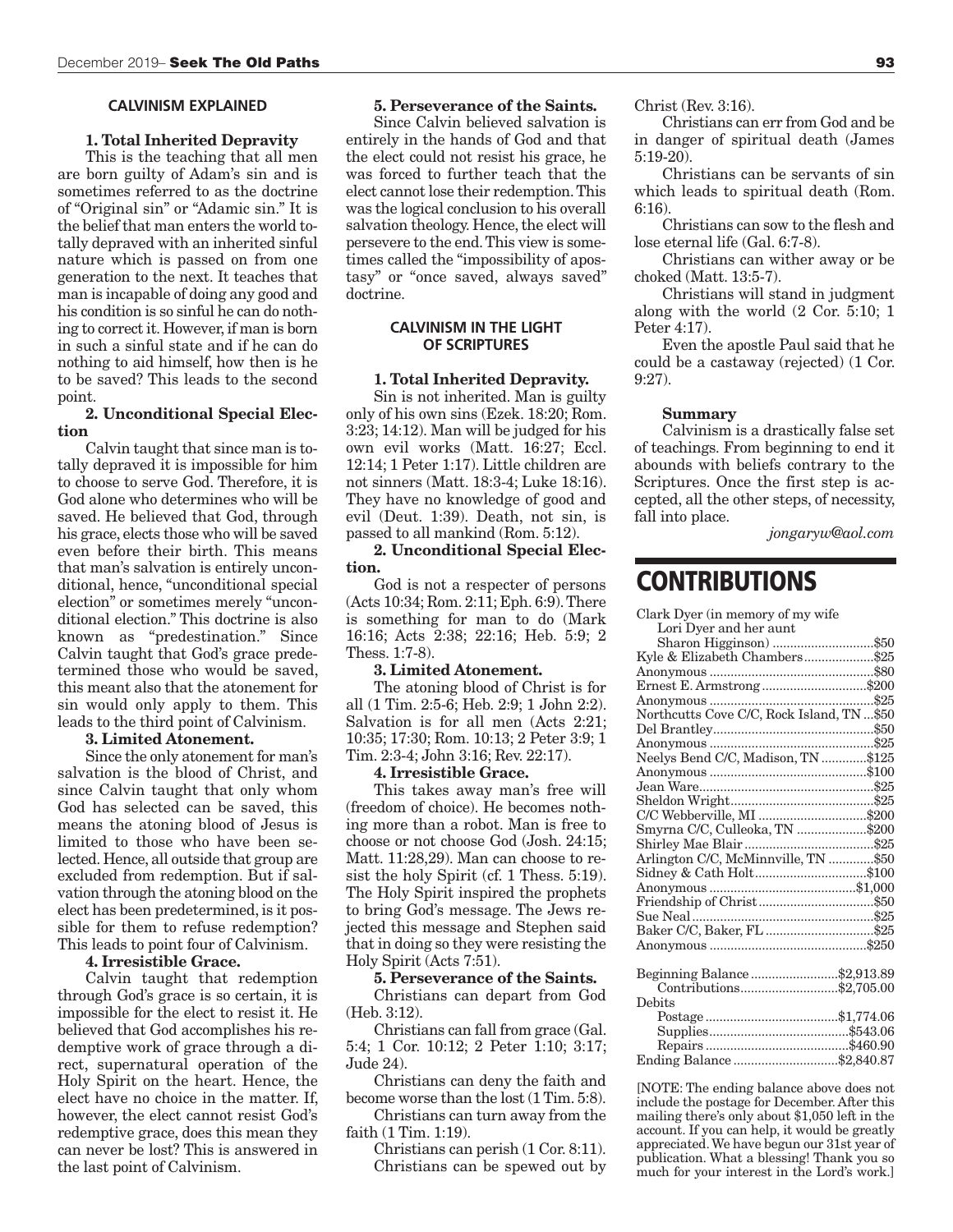## **"BE YE STEADFAST, UNMOVEABLE, ALWAYS ABOUNDING..."**

*Marvin L. Weir*

It has always amazed me that so many profess to read and study<br>the Bible and yet believe that salvation is unconditional. Far too many t has always amazed me that so many profess to read and study the Bible and yet believe that salpeople (including many brethren) have bought into the devil's doctrine of salvation by "faith and grace only."

One must have faith to become a child of God, and it is only by the grace of God that such is possible. Without faith and God's grace, one cannot successfully live the Christian life. God has **always** set forth *conditions* to which one must comply in order to be a recipient of His grace. Even God's only begotten Son, Jesus Christ, is a case in point. The Scriptures reveal, *"...though he were a Son, yet learned he obedience ... he became the author of eternal salvation unto all them that obey him"* (Heb. 5:8-9, emph. MLW).

The apostle Paul rebuked the Galatian brethren in saying, *"I marvel that ye are so soon removed from him that called you into the grace of Christ unto another gospel: Which is not another; but there be some that trouble you, and would pervert the gospel of Christ"* (Gal. 1:6-7). One can **move away** from God's grace after having Scripturally received it. This point is made absolutely clear when Paul tells the Roman brethren, *"What shall we say then? Shall we continue in sin, that grace may abound? God forbid. How shall we, that are dead to sin, live any longer therein"* (Rom. 6:1-2)? One should then not be surprised that Paul would plead with the Corinthian brethren, *"Therefore, my beloved brethren, be ye stedfast, unmoveable, always abounding in the work of the Lord, forasmuch as ye know that your labour is not in vain in the Lord"* (1 Cor. 15:58). Let us learn several lessons from this passage of Scripture.

**First, Paul is speaking only to members of the Lord's church (New Testament Christians).** The Corinthians that Paul addresses are his beloved brothers and sisters in Christ. A non-Christian may be kind and do many good deeds but his labor is in vain as far as spiritual matters

are concerned. Jesus' words still ring true today: *"Verily, verily, I say unto thee, Except a man be born of water and of the Spirit, he cannot enter into the kingdom of God"* (John 3:5)! One who seeks to worship God but has not obeyed the Gospel worships in vain! If a person reacts by saying this is a harsh statement, he needs to carefully listen to our Lord. Christ says, *"Ye hypocrites, well did Esaias prophesy of you, saying, This people draweth nigh unto me with their mouth, and honoureth me with their lips; but their heart is far from me. But in vain they do worship me, teaching for doctrines the commandments of men"* (Matt. 15:7-9).

No matter what a person does, he can never attain Heaven unless he obeys the Gospel, becomes a Christian, worships according to the Lord's will, and walks according to the rule of Christ. *"And as many as walk according to this rule, peace be on them, and mercy, and upon the Israel of God"* (Gal. 6:16). One must be a member of the Lord's church in order to lay up treasures in Heaven (cf. Matt. 6:19- 20).

**Second, Christians are to be steadfast and unmoveable in sacred matters.** The *"hope of salvation"* (1 Thess. 5:8) is rooted and grounded in the precious Gospel (Col. 1:5). There is only one legitimate *"hope"* (Eph. 4:4) and all people are *"called"* (2 Thess. 2:14) and *"saved"* (Rom. 1:16) by the Gospel. But one can drift and move away from the Gospel — his only hope! Paul warns the Colossian brethren, *"If ye continue in the faith grounded and settled, and be not moved away from the hope of the gospel, which ye have heard, and which was preached to every creature which is under heaven; whereof I Paul am made a minister"* (Col. 1:23).

The God-given Gospel does not *change* or *move.* Neither God nor Christ changes (Malachi 3:6; Heb. 13:8). It is men who seek to change the Gospel to please themselves and others! The words that Christ spake are the words that will judge each of us in the Day of Judgment (John 12:48; 2 Cor. 5:10).

A faithful child of God will absolutely refuse to *move* away from Lord's commands. It is sad that many brethren who knew *"the way of righteousness"* have turned back (moved away) from God's Holy Word (2 Peter 2:20-22). As Paul said of some brethren, *"For the time will come when they will not endure sound doctrine; but after their own lusts shall they heap to themselves teachers, having itching ears; And they shall turn away their ears from the truth, and shall be turned unto fables"* (2 Tim. 4:3-4). More and more people have deliberately chosen to do just that! One cannot *move away* from God's truths and expect to go to Heaven!

**Third, a Christian will abound in the work of the kingdom.** This is not one doing only what is necessary to get by, but one who goes beyond and richly abounds (overflows) in his work for the Lord. One will also notice that he must "abound" **in** the *"work of the Lord."* To "abound" in the work of men that follow man-made creeds will doom one to failure. Many sincere people sacrifice and labor hard in man-made denominations, but doing so does not make it right or acceptable to God!

**Fourth, it can only be said that labor for the Lord it is not in vain.** The wise man declared, *"I have seen all the works that are done under the sun; and, behold, all is vanity and vexation of spirit"* (Eccl. 1:14). And again, *"Then I saw all labor and every skilful work, that for this a man is envied of his neighbor. This also is vanity and a striving after wind"* (Eccl. 4:4). All we do in this world will one day be left to someone else, and who knows whether he will be wise or foolish (cf. Eccl. 2:18-19). Thus, let us abound in the Lord's work and lay up for ourselves treasures in Heaven *"for where* [our] *treasure is, there will be our heart also"* (Matt. 6:19-21).

> *484 CR 44700 Blossom, TX 75416 countryboy357@hughes.net*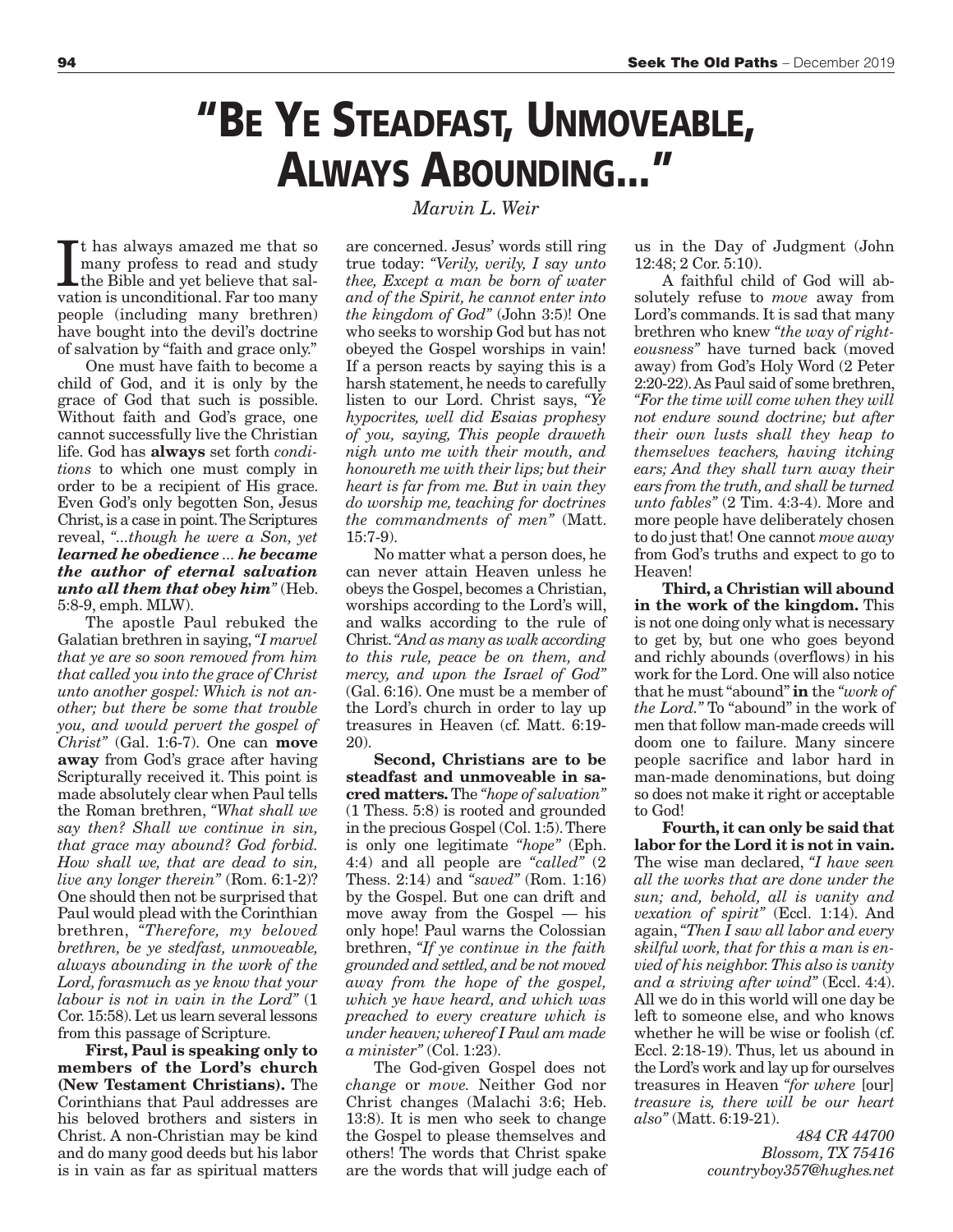# **A WHOLE LOT MORE THAN WE PERSONALLY KNOW**

*Roger D. Campbell*

 *In an enormous amount of places, in various ways, brothers and sisters are seeing to the needs of widows, caring for children with no parents, helping the needy, training other saints, and teaching the lost. Thank God for every faithful Christian!*

In most of the New Testament epis-<br>tles penned by the apostle Paul,<br>near the end of the letter he will<br>express greetings from those who are n most of the New Testament epistles penned by the apostle Paul, near the end of the letter he will with him at the time, and he often requests that special greetings be given to specific people "on the other end" of the letter. We could benefit greatly by slowing down to pay attention to some of the details about the people in Paul's life. What I want us to note now, though, is not the specifics in those greetings sections of Paul's letters, but some of what we do not know (that is, what is not stated in the Bible text).

For instance, consider the message of Titus 3:15, where we read, *"All that are with me salute thee. Greet them that love us in the faith. Grace be with you all. Amen."* When Paul referred to "all that are with me," whom did that include? We do not know. When he said, "Greet them that love us...." who were those people there with Titus on the island of Crete? We do not know. We do know that Paul expressed a desire for grace/favor to be with all of them.

Think about Philippians 4:3 where it is written, *"And I intreat thee also, true yokefellow, help those women which labored with me in the gospel, with Clement also, and with other my fellowlabourers, whose names are in the book of life."* Who was that "true yokefellow?" We are not sure. Who were the women in Philippi who "labored with" Paul in the Gospel? We do not know for certain. Who were all of those other "fellowlabourers" who had their names written in the book of life? We are not told.

Fast forward to the present. Can you and I name all the people living in the world today who have their names written in the Lamb's book of life? Of course not. How many faithful servants does the Lord have in the state of Tennessee? What about in Georgia? What about in the Philippines? In Brazil? In Italy? In Africa? We have no clue, right?

The truth is, most of God's faithful servants are people we will never meet or even hear about in this life. Let that reality sink in. At one point, Elijah was convinced that he was the only faithful servant of God remaining. The Lord reminded him that He still had seven thousand who had not yet bowed the knee to Baal (1 Kings 19:10,18). Do not get hung up on the number 7,000. It simply meant a whole bunch of folks — a great number known only to God.

There are members of the church throughout the world who are doing great things in God's Cause. There are elders in multitudes of places who are doing a wonderful job of shepherding the flock of God among them (1 Peter 5:1-3). There are an untold number of deacons who are serving diligently (1 Tim. 3:8-13). I am blessed to know a number of sound, zealous Gospel preachers (2 Tim. 4:2). The overwhelming number of faithful evangelists in the world, however, are unknown to me. In an enormous amount of places, in various ways, brothers and sisters are seeing to the needs of widows, caring for children with no parents, helping the needy, training other saints, and teaching the lost. Thank God for every faithful Christian!

When it comes to all the faithful members of the church in the world, the great majority being people whom I do not know from Adam (whom I also do not know!), I need to remember some things.

First, my lack of knowledge of their existence or activities in the Lord's work does not minimize their value or faithfulness. Not everyone who is faithful to God is in my peewee circle of human acquaintances. As a matter of fact, they don't know

me either.

Second, those who are serving faithfully did not become followers of Jesus by accident. Someone taught them the Gospel. Go back to the firstcentury city of Colosse. Paul spoke about how the Gospel "came" to the people there (Col. 1:5-6). How did that happen? Someone took it there, meaning somebody taught it to them. Thank God for the Lord's people today who open their hearts and mouths to teach the Gospel. As you are reading the words of this sentence at this very moment, somewhere in the world our brethren are teaching the Gospel. How wonderful!

Finally, let us not get hung up on numbers. Going back to where we started, when Paul told Titus to greet those who loved him, how many people did he have in mind? Does it really matter? Today, just because I do not see some action taking place before my eyes, that does not mean it's not happening. On a more local level, just because I do not see or hear about members of our own congregation actively doing the Lord's work, that does not mean they are not doing things behind the scenes.

Thank God for His faithful servants, whomever they are and wherever they might be serving. Perhaps I know them. Chances are, I'll not meet them until we are joined together forever in heaven.

> *120 Fawn Dr. Cleveland, TN 37412*

A NOTE OF THANKS. As this issue closes out 2019 we wish to thank you for your interest in the saving Gospel. Many have contributed financially to this work making it possible for multiplied thousands to read and learn. Our goal is to help men obey the Gospel and be grounded in the faith. It is a blessing to be able to work with you in the Lord's vineyard. — Editor